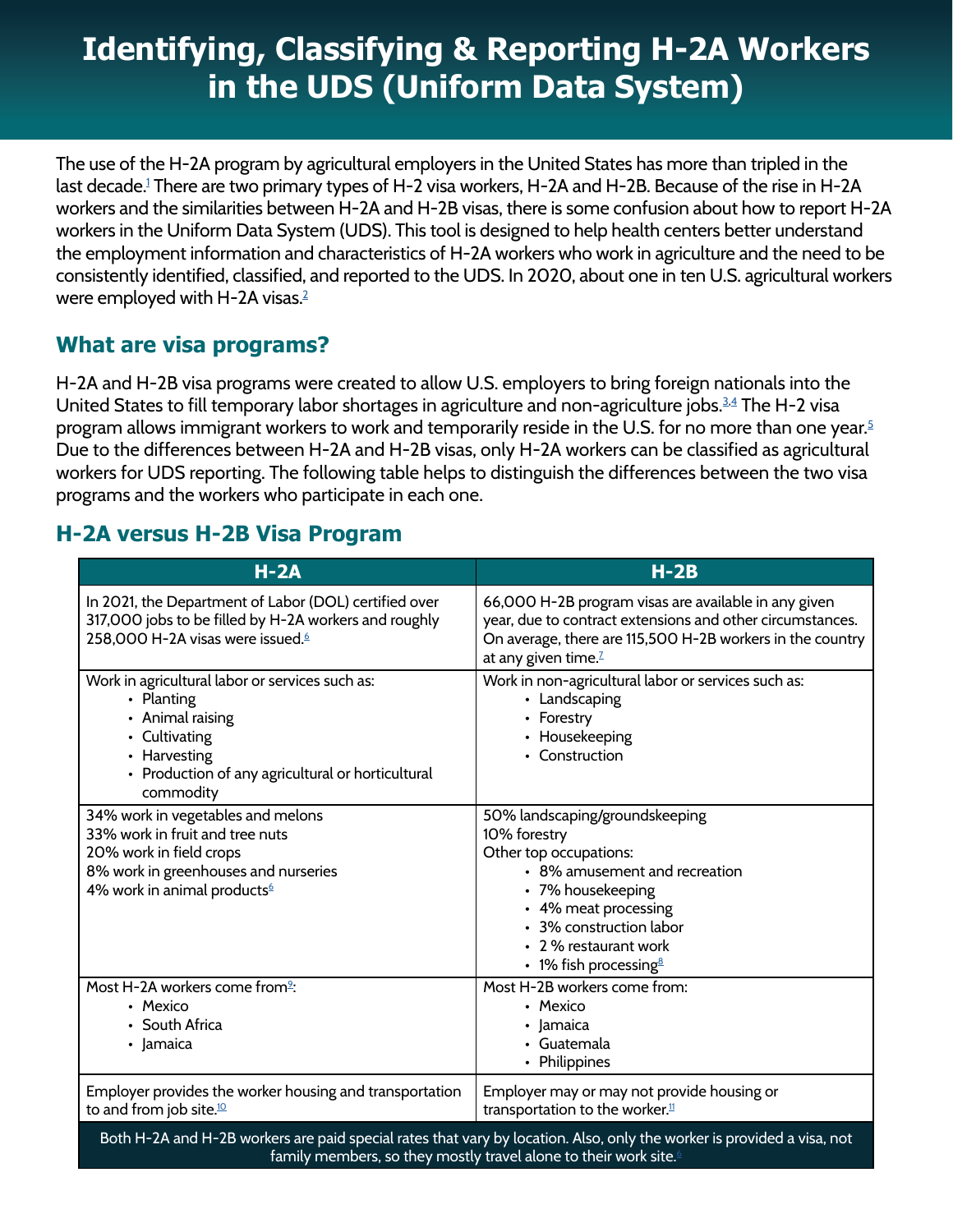# **Verification and Classification Steps**

Health centers that receive migrant health funds must ensure that those funds are used to provide health services to the migratory and seasonal agricultural worker (MSAW) population. One way to ensure that health centers are consistently identifying, classifying, and reporting in the UDS is by following the [Agricultural Worker Identification Verification Process](http://www.ncfh.org/uploads/3/8/6/8/38685499/final_iac-qapacket_6.25.2020.pdf) based on the [UDS Manual Reporting Requirements.](https://bphc.hrsa.gov/sites/default/files/bphc/datareporting/pdf/2022-uds-manual.pdf)

There are three classifications for agricultural workers according to Health Resources and Services Administration's (HRSA) definition of agriculture: migratory, seasonal, and aged/disabled. **Since H-2A workers are migrating to the U.S. for the purpose of working in agriculture and establish temporary housing, they can be classified as migratory agricultural workers.** H-2B workers cannot be classified as migratory, seasonal, or aged/disabled agricultural workers for UDS reporting because their work does not meet the definition of agriculture.

*The Identification and Verification Process can help your health center distinguish H-2A workers from H-2B workers in order to accurately report them in the UDS. Follow the classification steps below to see how each verification question is answered for H-2A and H-2B workers.*



*H-2A Worker:* Yes *H-2B Worker:* No Although most H-2B workers may answer no to this question, it is important to gather additional information about past family employment to better determine this step.

#### **Step 3:** Determine Migratory Status:

*Have you or anyone in your family established a temporary home in order to work in agriculture?*

*H-2A Worker:* Yes *H-2B Worker:* No Although most H-2B workers may answer no to this question, it is important to gather additional information about past family housing to better determine this step.

**For H-2A workers, the answer for the first three steps is** *yes***. Therefore, H-2A workers can be classified as Migratory Agricultural Workers.** 

**H-2B workers cannot be classified as agricultural workers.**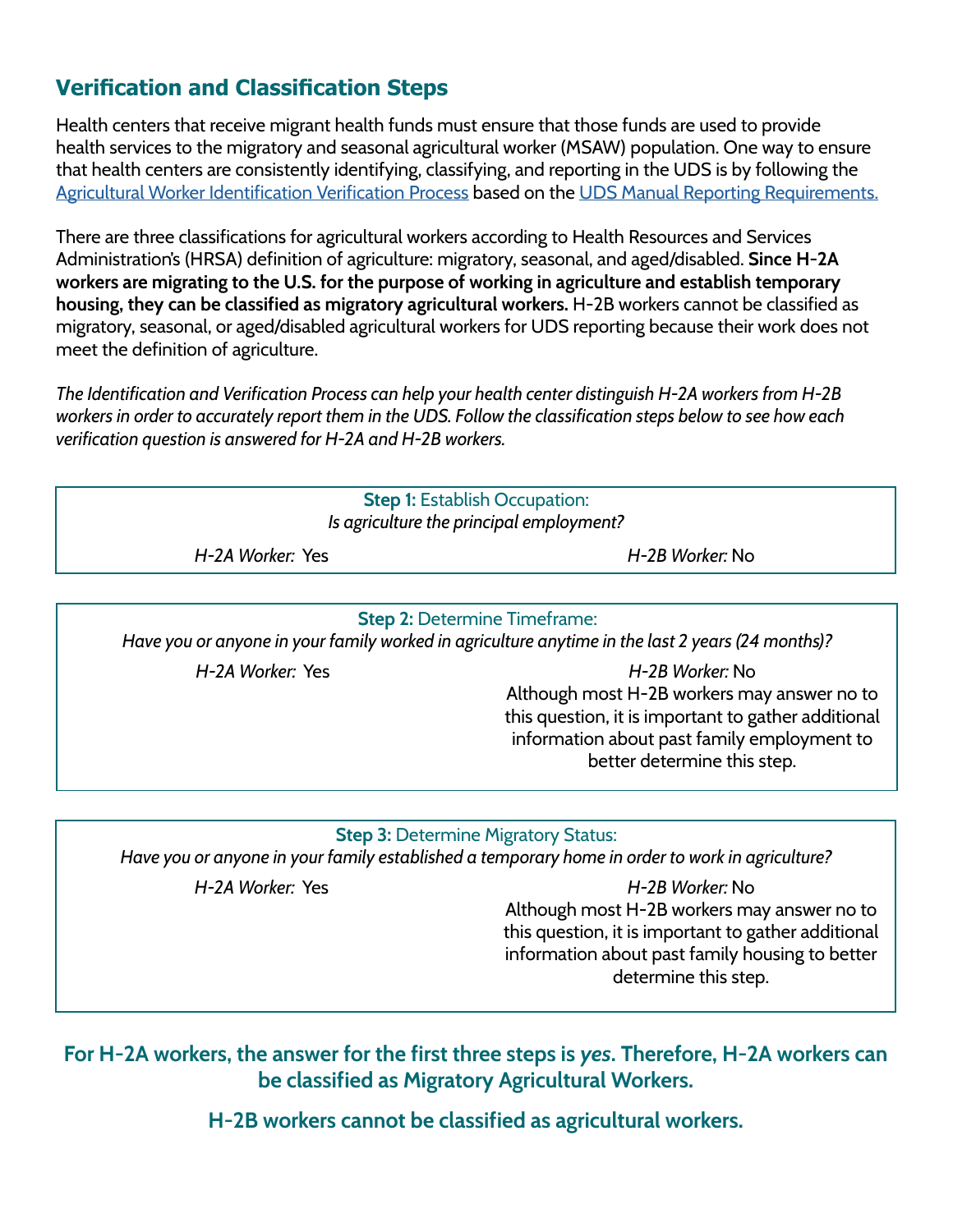# **Practice Scenarios**

Here are two patient scenarios as examples for working through the verification steps.

**Scenario 1:** Juan migrated from Guadalajara, MX to Illinois under the H-2A visa program. He works on a farm picking apples. His contract runs from February to November. He has come to your health center to have a back injury evaluated.

- Step 1: Establish Occupation: *Is agriculture the principal employment?* **YES**
- Step 2: Determine Timeframe: *Have you or anyone in your family worked in agriculture anytime in the last 2 years?* **YES**
- Step 3: Determine Migratory Status: *Have you or anyone in your family established a temporary home in order to work in agriculture?* **YES**

Juan would be classified as a **migratory agricultural worker in UDS.**

**Scenario 2:** Manuel is also from Guadalajara, but he is contracted under the H-2B program. He works for a construction company in Idaho. His contract is also from February to November. He comes into your health center with symptoms of a cold.

Step 1: Establish Occupation: *Is agriculture the principal employment?* **NO**

*Although Manuel does migrate to the U.S. for work, his job is in construction so he cannot move past the first step in the verification process.* 

Manuel *would not be classified* as an **agricultural worker in UDS.**

### **Tips & Resources**

- Use the **[How MSAWs Identify Themselves](http://www.ncfh.org/uploads/3/8/6/8/38685499/how_msaws_id_themselves_2022_update.pdf)** resource to become familiar with how MSAWs commonly refer to themselves to better identify and classify H-2A workers that visit your health center.
- Use the **[Ag Worker Identification Front Office Reference Sheet](http://www.ncfh.org/uploads/3/8/6/8/38685499/iac-ag_worker_id_front_office_reference_sheet__fv__01.2021.pdf)** to keep a running list of tasks and industries agricultural workers in your area participate in.
- Use **[NCFH's H-2A Guest Worker Disclosure Data](http://www.ncfh.org/open-access-data.html)** to identify the number of H-2A workers in your county and their employers. Establish relationships with the employers (i.e. growers and contractors) to help your health center better access the MSAW population in your area.
- Use the **[Department of Labor \(DOL\) website](https://seasonaljobs.dol.gov/jobs?search=&location=&start_date=&job_type=H-2A&sort=relevancy&radius=100&wage=all&facets=)** to gather information about incoming H-2A workers to customize and develop specific outreach planning to this population.
- Use the **[UDS Manual](https://bphc.hrsa.gov/sites/default/files/bphc/datareporting/pdf/2022-uds-manual.pdf)**, page 41, to find the reporting requirements for Special Populations, specifically Migratory Agricultural Workers (line 14), Seasonal Agricultural Workers (line 15), and Total Agricultural Workers (line 16).

# **For further questions and information, [contact NCFH](mailto:info%40ncfh.org?subject=).**